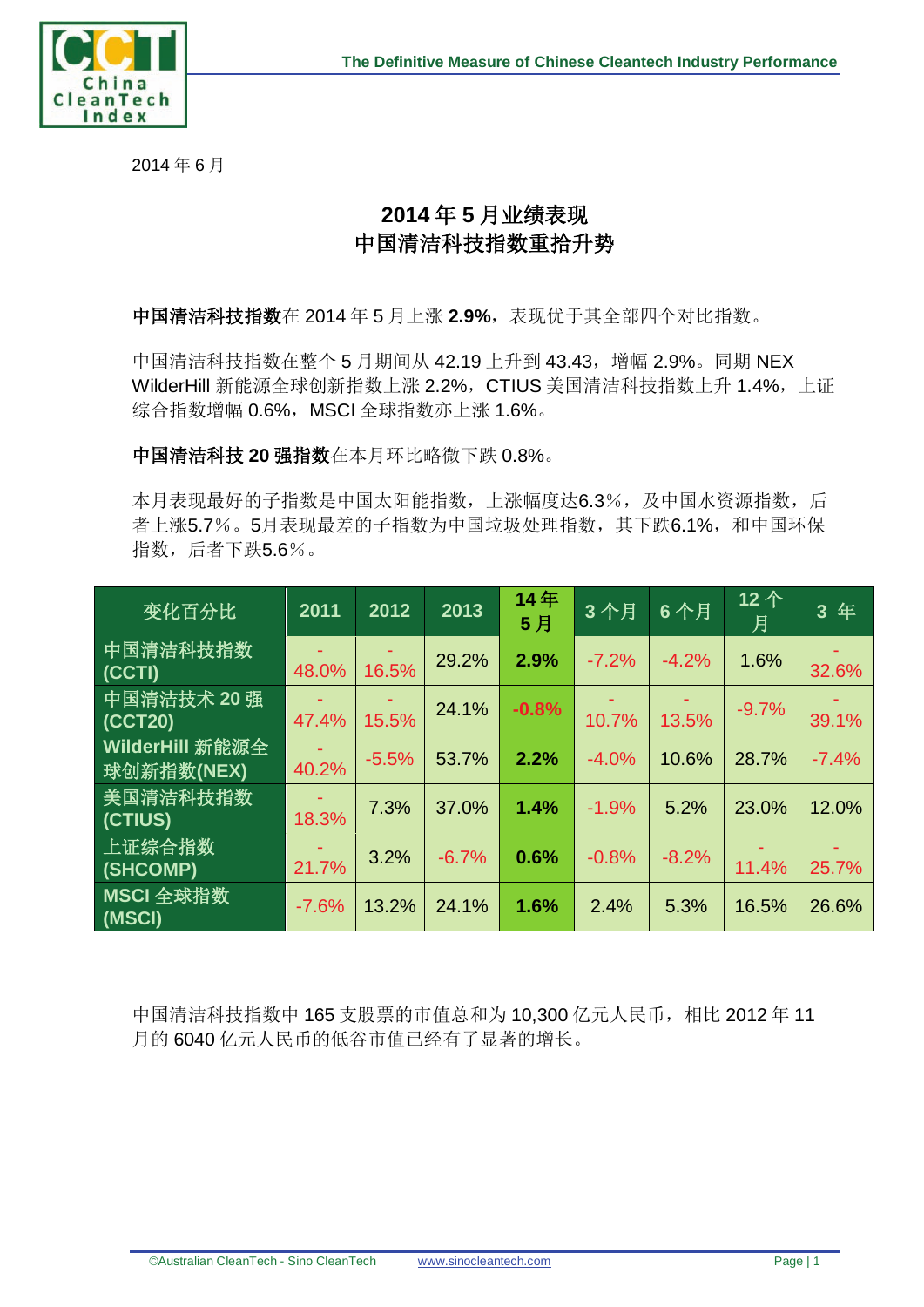

本月期间指数的表现上涨是由 9 家股价涨幅超过 **20%**的公司的股票所带动。涨幅最大 的是 **LED** 国际控股有限公司 **(LED.L),** 卡姆丹克太阳能系统集团有限公司**(0712.HK)**, 和汉科环境集团**(B22.SI)**。

然而另外 13 家股价跌幅超过 **20%**的上市公司部分对冲了指数上涨趋势。跌幅最大的是 绿诺国际**(RINO),** 浙江菲达环保科技股份有限公司**(600526.SS)**,和中国太阳集团高科 技股份有限公司**(CSGH.OB)**。

表现最佳和最差的公司请见下表。

| 2014年5月                                                                                                                   |                                                                                                                                                                                            |  |  |  |  |  |
|---------------------------------------------------------------------------------------------------------------------------|--------------------------------------------------------------------------------------------------------------------------------------------------------------------------------------------|--|--|--|--|--|
| 最佳表现<br>股票价格上升 > 20%                                                                                                      | 最差表现<br>股票价格下跌 > 20%                                                                                                                                                                       |  |  |  |  |  |
| 中国能源回收股份有限公司<br>LED 国际控股有限公司<br>天賜控股有限公司<br>卡姆丹克太阳能系统集团有限公司<br>天合光能<br>多元环球水务<br>汉科环境集团<br>中国明阳风电集团有限公司<br>江苏吉鑫风能科技股份有限公司 | 睿能集团<br>绿诺国际<br>厦门三维丝环保股份有限公司<br>浙江菲达环保科技股份有限公司<br>上海延华智能科技集团股份有限公司<br>大全新能源<br>阳光电源股份有限公司<br>中国太阳集团高科技股份有限公司<br>中国工业废弃物<br>广东锦龙发展股份有限公司<br>江西三川水表股份有限公司<br>上海开能环保设备股份有限公司<br>贵州黔源电力股份有限公司 |  |  |  |  |  |

中国清洁科技指数每月于中国清洁技术网站 [www.sinocleantech.com](http://www.sinocleantech.com/) 上发布, 并且和 清洁科技投资者杂志 [\(www.cleantechinvestor.com\)](http://www.cleantechinvestor.com/) 合作进行全球发布, 与投资与合作 杂志[\(www.topcapital.com.cn\)](http://www.topcapital.com.cn/) 合作在中国进行传播。

如您有兴趣直接通过电子邮件接收月度业绩报告,请在下述网址进行注册,地址为 [http://www.sinocleantech.com/e/cleantech\\_index.html](http://www.sinocleantech.com/e/cleantech_index.html)。

## 预了解更多信息,请联络**:**

约翰·奥班 总经理,中国清洁科技公司 电话: +61 419 826 372 john.obrien@sinocleantech.com 赵君洁 经理,中国清洁科技公司 电话: +61 432 294 989 dorothy.zhao@sinocleantech.com